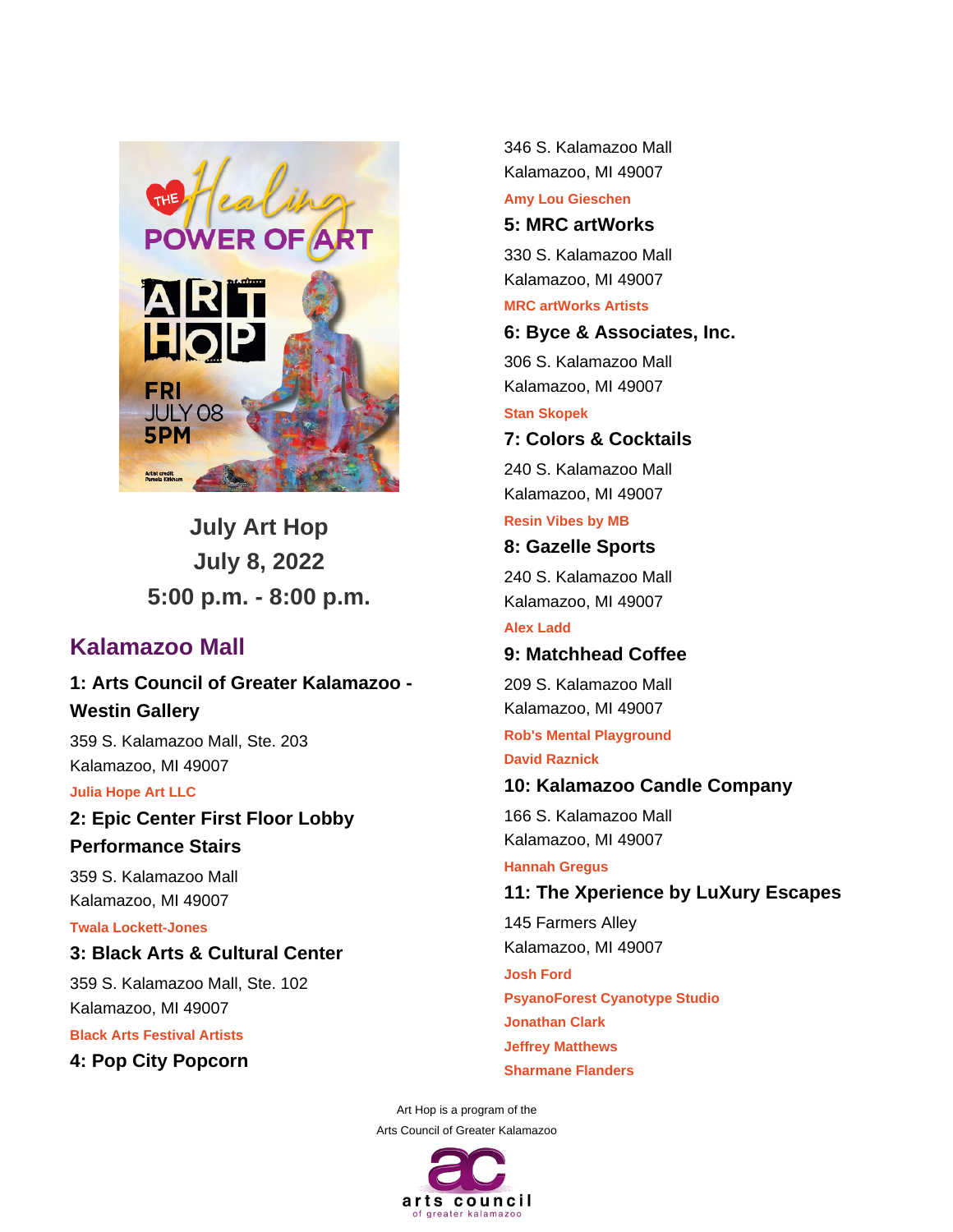#### **Euphoric Paintings**

### **12: City Centre Market & Deli**

125 S. Kalamazoo Mall, Ste. 5 Kalamazoo, MI 49007

**Ken Morgan**

**13: Earthly Delights at Amy Zane**

132 S. Kalamazoo Mall Kalamazoo, MI 49007 **Kandy Grady**

# **Downtown Kalamazoo**

### **14: Soul Artistry LLC**

320 E. Michigan Ave., Ste. 101 Kalamazoo, MI 49007

#### **Tyree Broadway**

#### **15: Easy on Hold**

401 E. Michigan Ave., Suite 202 Kalamazoo, MI 49007

**Kathy Brown**

### **16: Rootead Enrichment Center**

505 E. Kalamazoo Avenue, Suite 3 Kalamazoo, MI 49007 **Naifa Naima**

# **Bronson Park**

### **17: Kalamazoo Institute of Arts**

314 S. Park St. Kalamazoo, MI 49007 **KIA July Exhibitions**

# **South Town - Vine**

### **18: Vine Neighborhood Association**

806 S. Westnedge Ave. Kalamazoo, MI 49007 **Copacetic Chaos**

# **East Town to River's Edge**

#### **19: 10 Mills Studio Design Lab**

10 Mills St. Kalamazoo, MI 49048 **Urban Nomad Creative Collective**

# **Richland**

#### **20: Richland Community Hall**

8985 Gull Road Richland, MI 49083

### **Austin Rounds**

## **21: The Cottage Door**

8960 E D Ave. Richland, MI 49083

#### **Anna Barnhart**

## **22: Urban Nest**

9975 M-89 Richland, MI 49007

#### **Joan George**

### **23: First Presbyterian Church of Richland**

8407 Church St. Richland, MI 49083

#### **Jackie Stasevich**

#### **24: Richland Community Library**

8407 Church St Richland, MI 49083

#### **Valli McDougle**

**25: Berkshire Hathaway HomeServices**

8083 N 32nd St. Richland, MI 49083

#### **Conrad Kaufman**

**26: Little Yellow Frame Shop** 8174 N. 32nd St. Richland, MI 49083

#### **Creations by Ari.j LLC**

Art Hop is a program of the Arts Council of Greater Kalamazoo